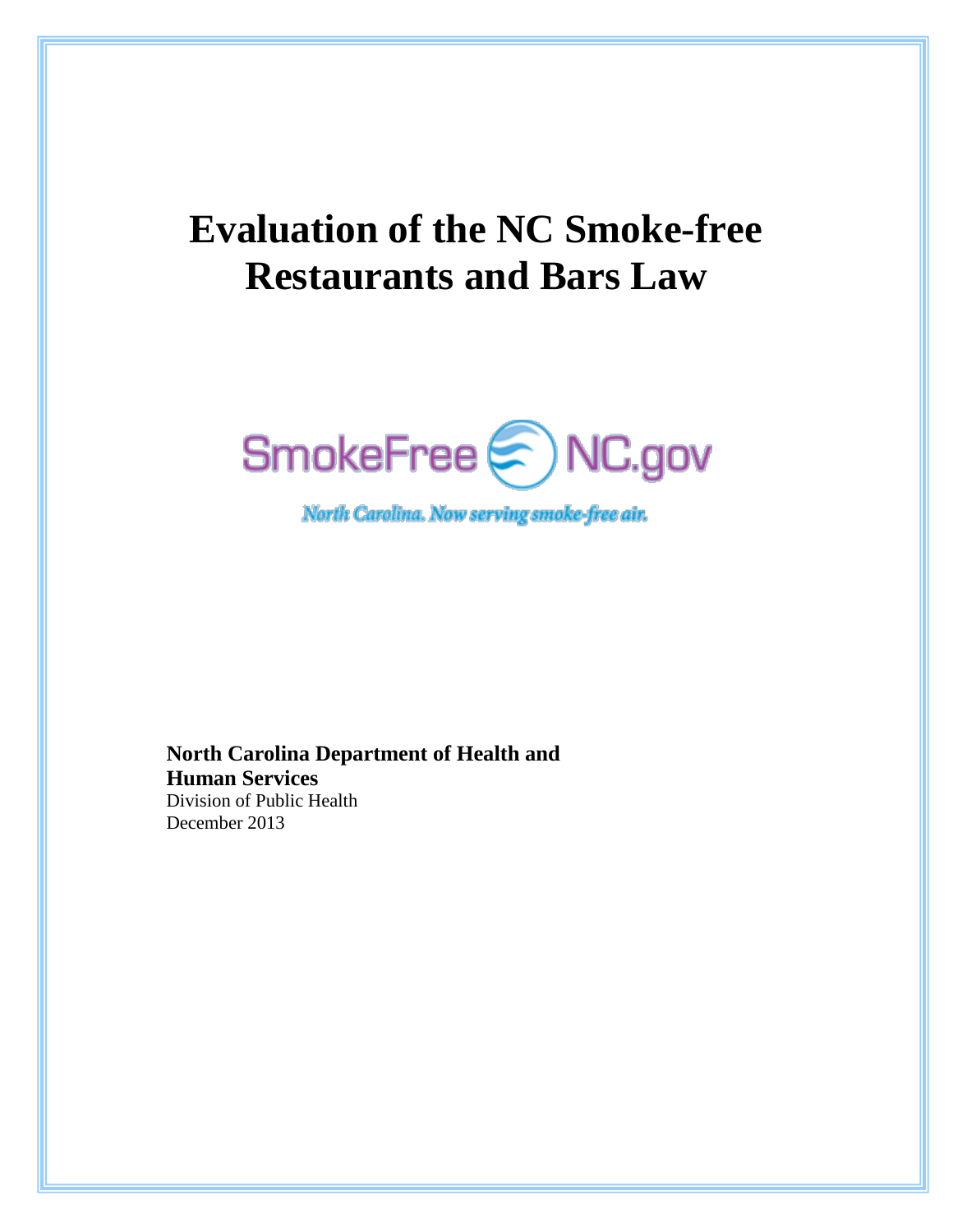# **Table of Contents**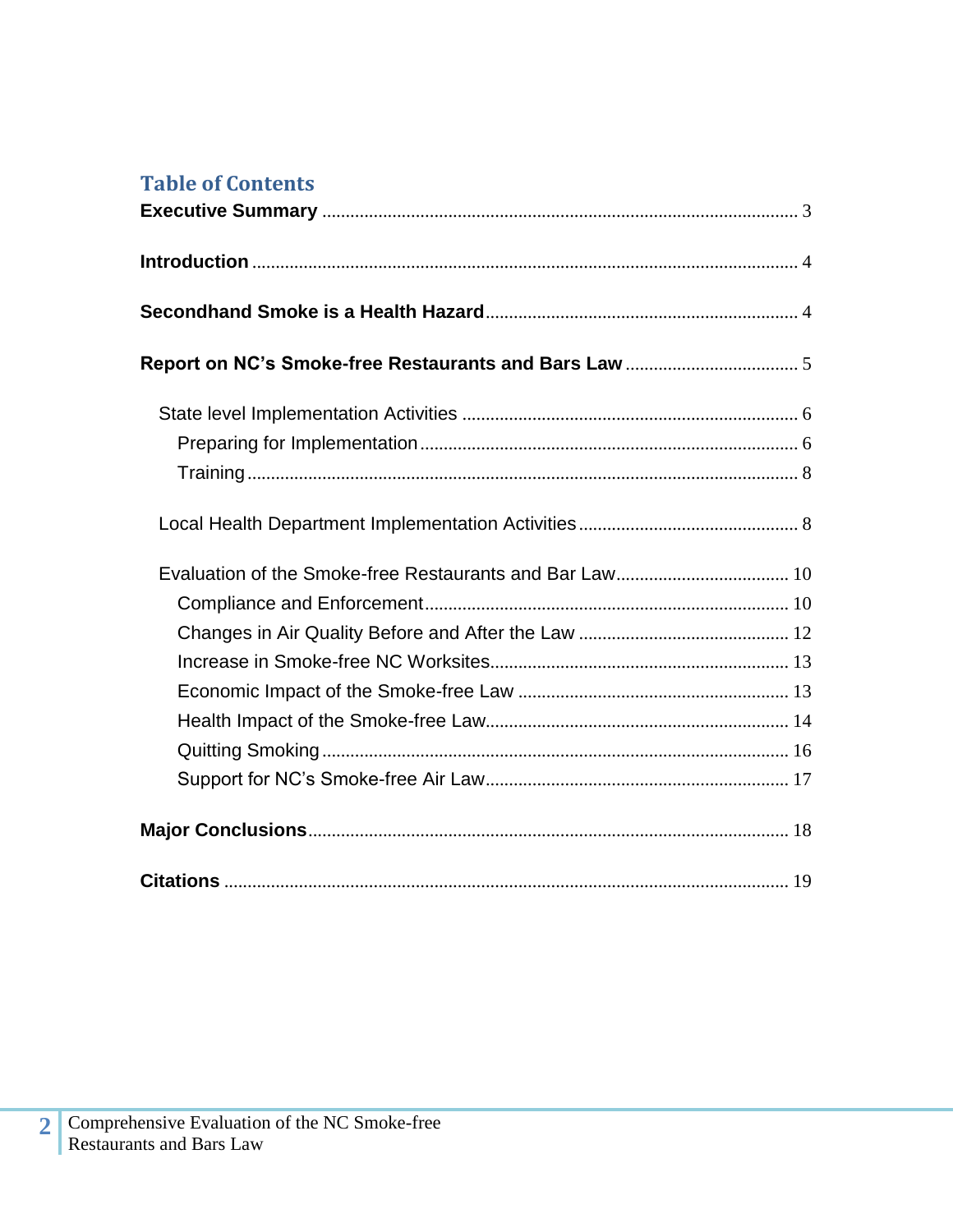## <span id="page-2-0"></span>**Executive Summary**

On January 2, 2010, the enclosed areas of North Carolina restaurants and bars became smoke-free under a new Smoke-free Restaurants and Bars Law. The law protects employees and patrons of these businesses from the well-documented health hazards of secondhand smoke.

This report evaluates the impact of the law during the first year after implementation of the law. The major findings of this evaluation show the following:

- Air quality in N.C. restaurants and bars improved 89 percent.
- There was a 46 percent reduction in workers exposed to secondhand smoke in the workplace, declining from 14.6 percent in 2008 to 7.8 in 2010.
- The average weekly emergency room visits by North Carolinians experiencing heart attacks declined by 21 percent during the first year after the Smoke-Free Restaurants and Bars Law was implemented.
- The relative risk of visiting an emergency room for asthma by North Carolinians decreased by 7 percent between 2010-2011 when compared to the risk in 2008- 2009.
- The law is popular among North Carolinians, with 83 percent supporting the law.
- Education has been the key to successful implementation. Well-planned state and local educational efforts preceding the law's effective date, helped to increase knowledge of and compliance with the law by businesses and individuals.
- The law has had no impact on the economic productivity of North Carolina restaurants and bars.
- Local health departments in North Carolina have done an outstanding job providing an educational approach to the investigation of and following-up on reported violations and assisting businesses to become compliant with the law.
- Compliance with the law is high among North Carolina businesses, with reported complaints falling dramatically after the first three months of implementation, with very few complaints at one year.
- [www.SmokeFree.NC.gov](http://www.smokefree.nc.gov/) serves as an effective tool for educating affected businesses and the public about the law; providing signs and other resources for businesses; and allowing for online violation reporting.

The law is successfully reducing exposure to secondhand smoke among North Carolina workers, which makes for a healthier workforce and citizenry enjoying healthier longer lives.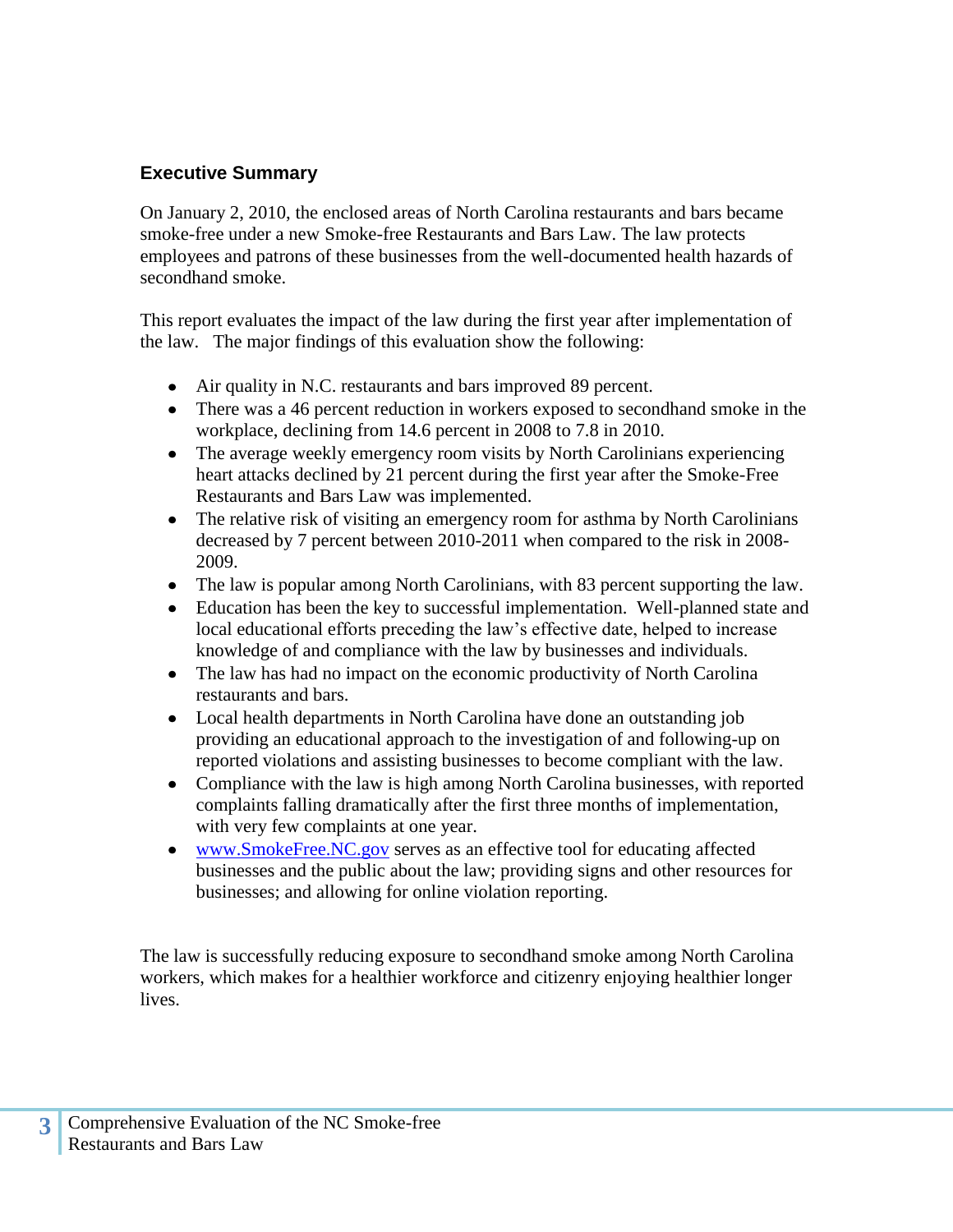#### <span id="page-3-0"></span>**Introduction**

n January 2, 2010, the enclosed areas of North Carolina bars and restaurants became smoke-free. The Act to Prohibit Smoking in Certain Public Places and Certain Places of In January 2, 2010, the enclosed areas of North Carolina bars<br>and restaurants became smoke-free. The Act to Prohibit<br>Smoking in Certain Public Places and Certain Places of<br>Employment, often referred to as the NC Smoke-free Bars Law, was passed by the North Carolina General Assembly and signed into law in May 2009. The purpose of the law is to protect the health of employees and customers of restaurants and bars from the serious health risks related to secondhand smoke.

Under the law, smoking also is prohibited in most enclosed areas of lodging establishments, such as hotels, motels, and inns, if the establishment prepares and serves food or drink. A lodging establishment may designate no more than 20 percent of its guest rooms as smoking rooms. The only other exceptions in the law include cigar bars that meet a list of requirements and non-profit private clubs that also meet specific legal requirements.

#### <span id="page-3-1"></span>**Secondhand Smoke is a Health Hazard**

A report entitled *The Health Consequences of Involuntary Exposure to Tobacco Smoke*, issued in 2006 by the United States Surgeon General stated that the scientific evidence indicates there is no risk-free level of exposure to secondhand smoke. This means that breathing in even a small amount of smoke from someone else's cigarette or other burning tobacco product could be harmful to you. In issuing the groundbreaking report, then U.S. Surgeon General Richard Carmona said, "The debate is over. The science is clear: Secondhand smoke is not a mere annoyance, but a serious health hazard. Workplace smoking restrictions are effective in reducing secondhand smoke exposure."

The scientific data show that breathing secondhand smoke is harmful to nonsmokers and contributes to diseases, disabilities and death. Evidence finds that secondhand smoke causes heart disease, lung cancer, initiation of asthmatic attacks, and a host of other illnesses.<sup>1-4</sup>

It is therefore very important to understand the impact of secondhand smoke on nonsmokers. And since heart disease is one of the leading causes of death in the United States, the Centers for Disease Control and Prevention (CDC) asked the Institute of Medicine to assess the relationship between secondhand smoke and its effects on the heart. In

heart disease, lung cancer and a host of other illnesses, and that there is no risk-free level of exposure.

The scientific data shows that secondhand smoke causes

**4**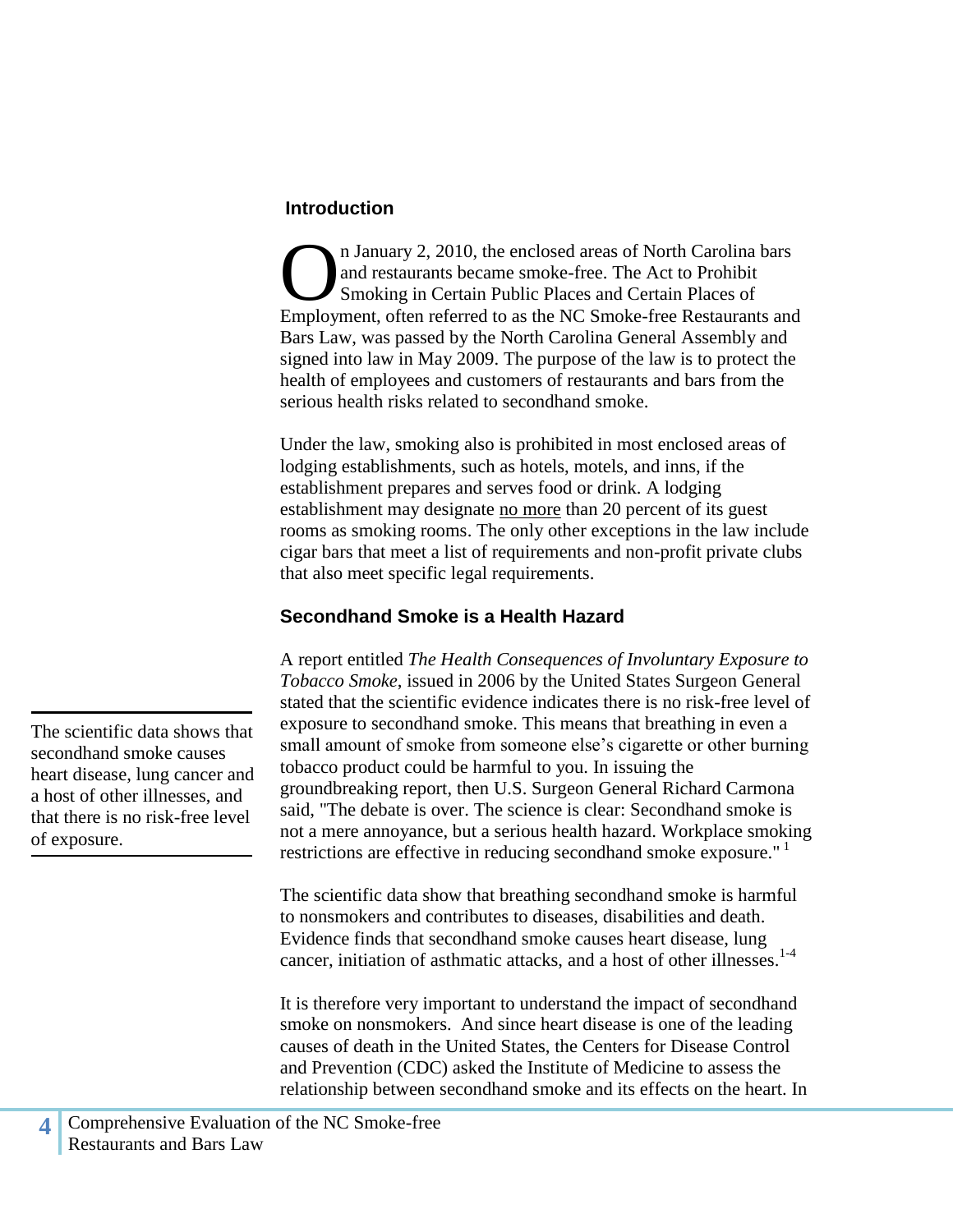October 2009, the National Institute of Medicine released a report, *Secondhand Smoke Exposure and Cardiovascular Effects: Making Sense of the Evidence,* which showed that:

- Breathing secondhand smoke can cause heart attacks.
- It is possible that breathing secondhand smoke for a short time could trigger a heart attack.
- Comprehensive smoke-free laws are shown to reduce the number of heart attacks that occur in a community.<sup>2</sup>

Additionally, the 2010 Surgeon General's Report concluded that any exposure to tobacco smoke – even an occasional cigarette or exposure to secondhand smoke – is harmful. A person does not have to be a heavy smoker or a long-time smoker to develop a smoking-related disease or have a heart attack or asthma attack triggered by tobacco smoke. Low levels of smoke exposure, including exposures to secondhand tobacco smoke, lead to a rapid and sharp increase in dysfunction and inflammation of the lining of the blood vessels, which can cause heart attacks and strokes. Cigarette smoke contains more than 7,000 chemicals and compounds. Hundreds are toxic, and about 70 can cause cancer. Tobacco smoke itself is a known human carcinogen.<sup>3</sup> Exposure to secondhand smoke among nonsmokers at home or work increases their chances of developing lung cancer by 20 to 30 percent. <sup>1</sup>Furthermore, in accordance with the Institute of Medicine's report and the Surgeon General's report, several studies have found that smoking restrictions, such as workplace smoking restrictions can lead to a large public health impact. $4-18$ 

## <span id="page-4-0"></span>**Report on NC's Smoke-free Restaurants and Bars Law**

This report provides an assessment of the NC Smoke-free Restaurants and Bars Law.

### **Objectives of the Report**

- Describe the implementation process of NC's Smoke-free Restaurants and Bars law.
- Assess compliance with the law one year into its implementation.
- Describe impact on indoor air quality in N.C. restaurants and bars before and after the law went into effect.
- Describe the law's impact on health.
- Illustrate attitudes and behaviors of North Carolinians towards the law after implementation.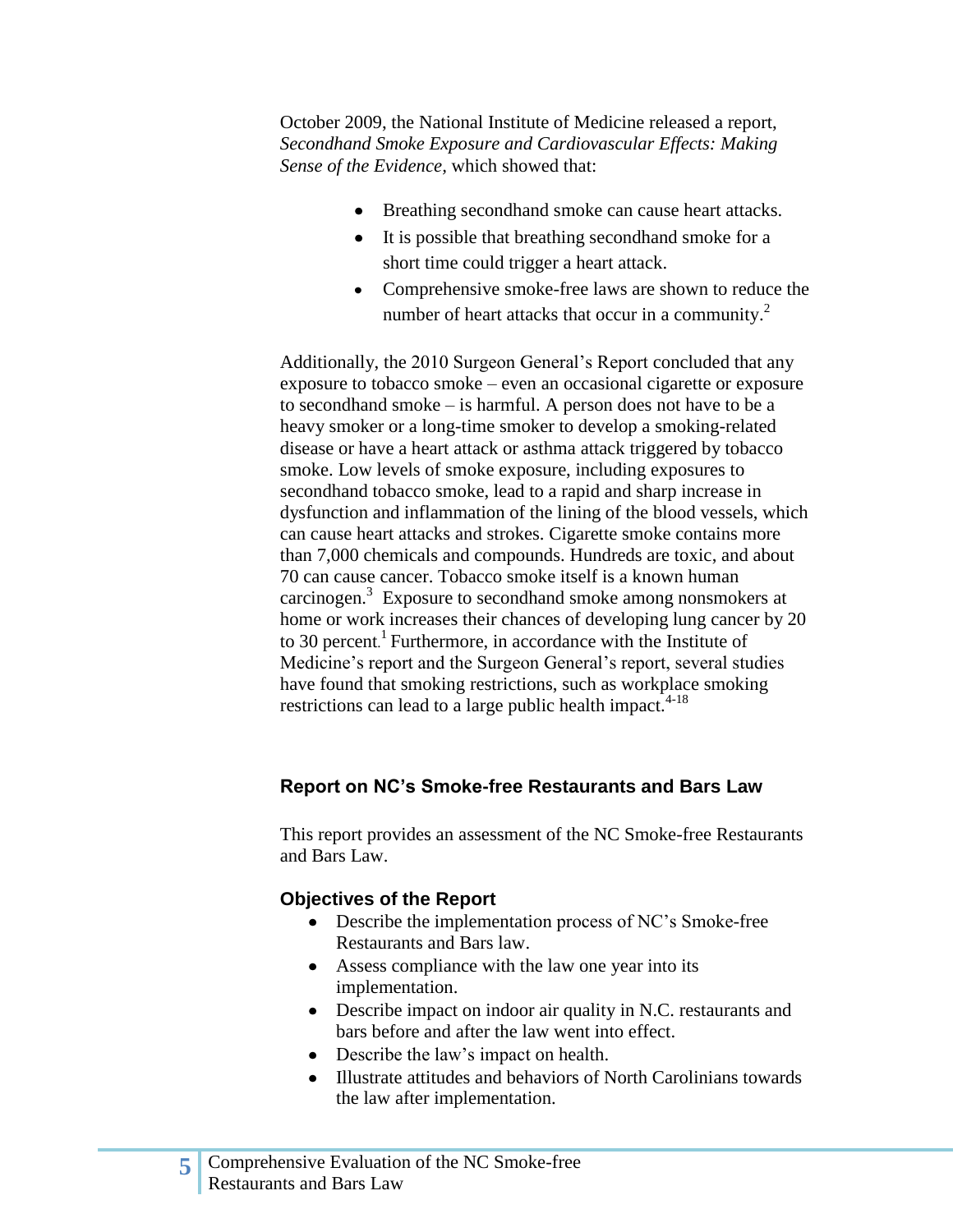## <span id="page-5-0"></span>**State level Implementation Activities**

## <span id="page-5-1"></span>*Preparing for Implementation*

Local health directors have the authority to enforce the law. The North Carolina Tobacco Prevention and Control Branch (TPCB), Division of Public Health (DPH), planned for the implementation of the new law in partnership with the NC Association of Local Health Directors, with technical assistance from the UNC School of Government. The implementation plans were based on the intent of the law to bring about compliance primarily through education and by developing a complaint-driven system to notify authorities of potential violations. Therefore, the implementation plan was implemented in several different stages, including developing resources, providing education and training, and generating a system to measure the compliance overtime. Detailed description on these stages is provided below.

**1. Leadership and Resources**. The TPCB sought and was awarded grant funding from the Americans for Nonsmokers' Rights Foundation to develop and share numerous resources prior to implementation, and continuing into the first year of implementation. In the period between passage and implementation, the North Carolina Division of Public Health worked to write and adopt administrative rules as required by the law, and collaborated with local health departments covering all 100 counties to educate the business community and the general public about the law.

A new website, [www.smokefree.nc.gov,](http://tobaccopreventionandcontrol.ncdhhs.gov/smokefreenc/) was launched in late October 2009. It provided a tool for educating affected businesses about the law; providing signs and other resources for businesses; educating the public about the law; providing the press with updated information, including reported violations; allowing for online violation reporting; and, for a short time, providing a place for the public to leave comments about the law. As of January 2, 2011 (a year after implementation of the law), the website had received 2,107,087 hits. The number of hits to this website has increased to 3,890,747 by November 10, 2013.

**2. Business Education**. The TPCB partnered with local health departments, the N.C. Restaurant and Lodging Association, the Health and Wellness Trust Fund (HWTF) and others to conduct extensive business education. Business education and outreach included sending out packets to more than 24,000 restaurants and bars. The packets included:

The implementation plans were based on the intent of the law to bring about compliance through education and a complaint-based system.

Education of businesses and the public was a key factor in the success.

Business education and outreach included mailing packets to over 24,000 restaurants and bars, and utilizing an educational website, [www.smokefree.nc.gov](http://www.smokefree.nc.gov/)

The public learned about the law through state and local media.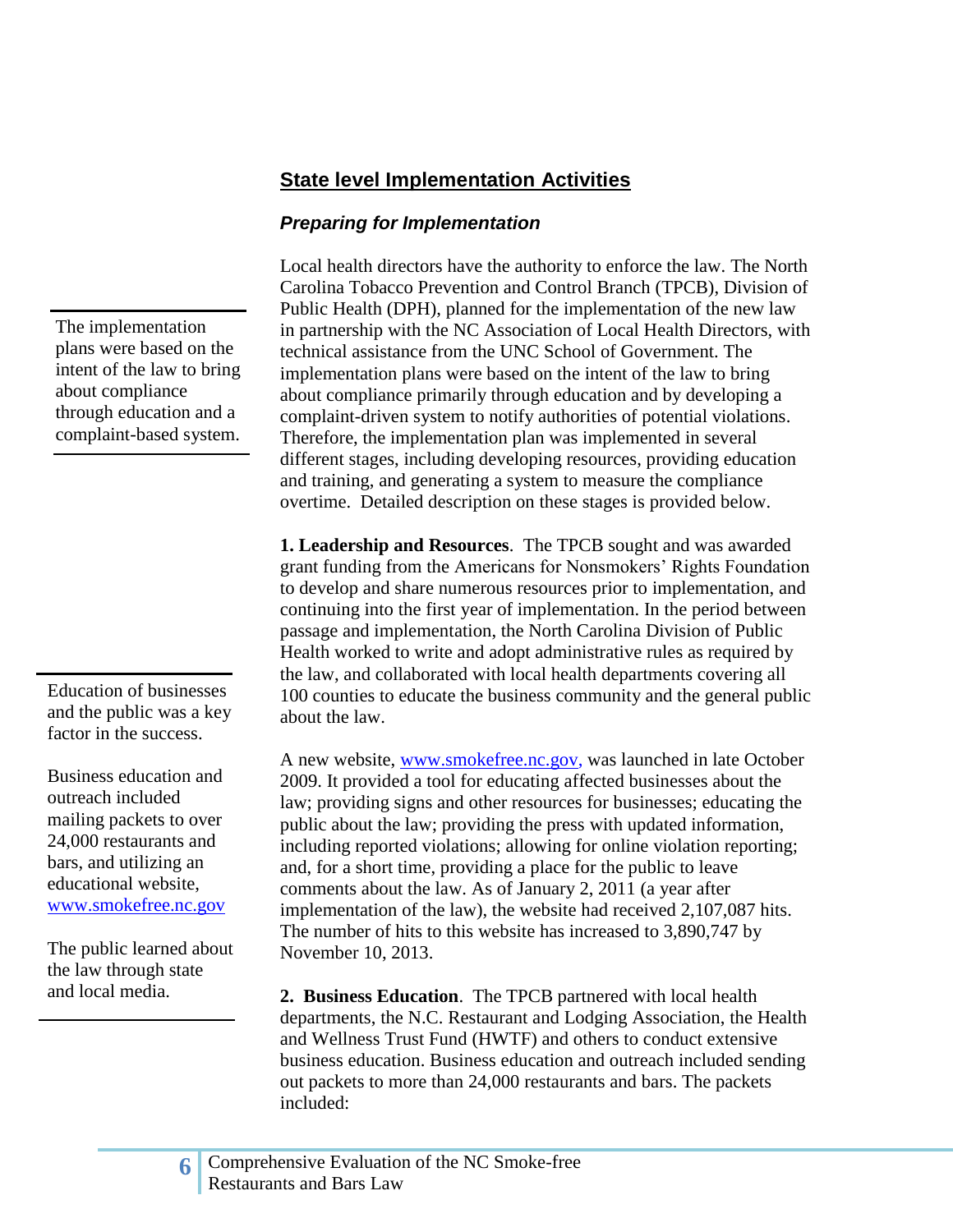

Posting a toll-free number and website on the required signage allows for an efficient complaint-based system for enforcement.

- An informational letter (including information on the new  $\bullet$ website)
- Smoke-free Air NC A Guide for Restaurants and Bars
- Sample signage
- Information on QuitlineNC, the state's telephone cessation service

Additional resources were developed and posted to the website for businesses (and others) to download. These included:

- A consumer brochure
- Fact sheets for various types of businesses included under  $\bullet$ the law
- A Frequently Asked Questions (FAQ) Tool
- Printable cards to assist restaurants and bars with compliance by customers
- An employee training poster
- Spanish translation of Smoke-free Air NC A Guide for Restaurants and Bars
- Signage in Spanish and Chinese  $\bullet$

**3. Public Education.** The HWTF developed and placed a radio ad and a TV ad promoting the new law from December 21, 2009 to January 10, 2010. HWTF also produced about 1 million coasters for restaurants and bars to use to explain the new law and promote QuitlineNC. The TPCB distributed the coasters through local health departments.

**4. Complaint-based System for Compliance.** In collaboration with local health directors, the TPCB developed a complaint-based system of enforcement. Under this system, violations are reported by calling the CARE-LINE\*, the local health department or reporting them online at [www.smokefree.nc.gov.](http://tobaccopreventionandcontrol.ncdhhs.gov/smokefreenc/) The TPCB worked in partnership with the Department of Health and Human Services, Office of Citizen Services CARE-LINE to operate a standardized statewide data system for documenting complaints of potential violations of the law.<sup>\*</sup> Implementation rules require the toll-free number and the website to be printed on signage required by law for compliance. The complaint data are shared with local health departments each week for follow-up. The local health departments initiate the appropriate response under the state's enforcement plan. Compliance data and violation reports are

 $\overline{a}$ 

<sup>\*</sup> CARE-LINE triage service for complaint data being distributed to local health departments was closed due to budget cuts in July 2011. However, the services were continued by the Tobacco Prevention and Control Branch.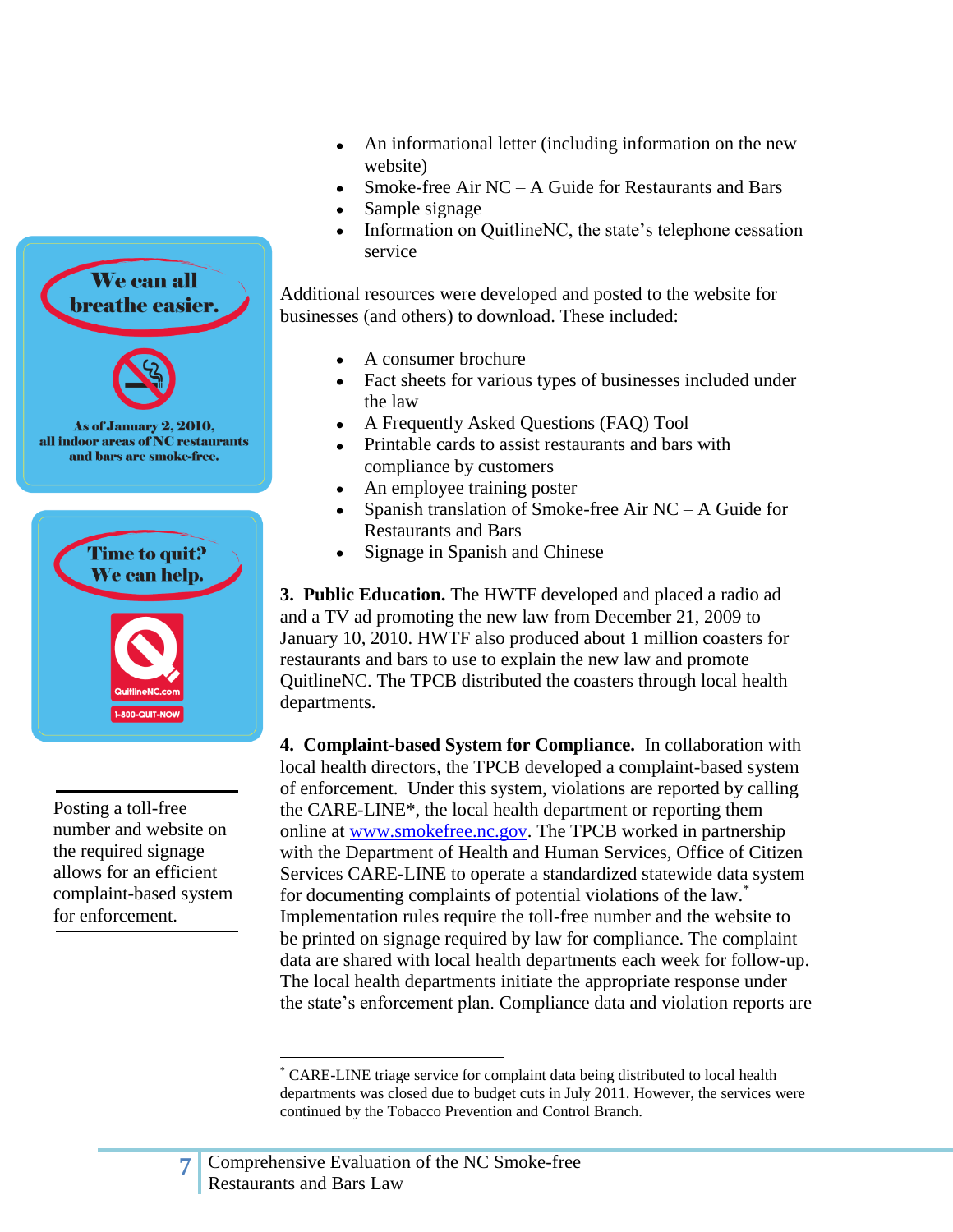then posted online at [www.smokefree.nc.gov](http://www.smokefree.nc.gov/) and updated on a weekly basis.

## <span id="page-7-0"></span>*Training*

Prior to the law's effective date, the TPCB conducted four (4) training webinars for enforcement/implementation of the NC smoke-free law. A fifth in the series was completed in February 2011, to address the additional aspect of increased local government authority to further regulate tobacco products on government grounds and in certain public places. Partners for the webinar series were the UNC School of Government, Division of Public Health, North Carolina Department of Justice, and North Carolina Association of Local Health Directors. The training webinars reached specific targeted audiences who had roles in the implementation and/or enforcement of the law, including local health directors, environmental health specialists, health promotion coordinators and other health department staff, and county attorneys.

# <span id="page-7-1"></span>**Local Health Department Implementation Activities**

The TPCB sought and received a small grant from the NC HWTF in September 2009 to provide implementation mini-grants to local health departments for the first year. Many local health departments used funds to first increase their own knowledge of the new law, and then to educate the businesses and citizens in their counties. Examples of business education are: including information in Serv-Safe and Lunchn-Learn classes attended by restaurant owners and managers; "bouncer" education sessions (and materials) for bar employees; delivering business packets to local Health and County Commission Boards, Chambers of Commerce, and Visitors Bureaus; and mailing letters to each effected establishment in the county. Many local health departments, in both urban and rural counties, visited every bar and restaurant in their area to ensure that business owners understood their responsibilities under the new law. They often came bearing gifts, including customer brochures, signs and the free coasters provided by the HWTF (see previous page).

Education through the media was a large focus of local health department activities to ensure broad-based consumer awareness of the law going into effect. Local health departments were provided tools and support to develop paid media, opinion pieces, and to respond to media requests. Media messages were seen in traditional areas (print,

Local health departments reached out to bars and restaurants to ensure that business owners understood their responsibilities under the law.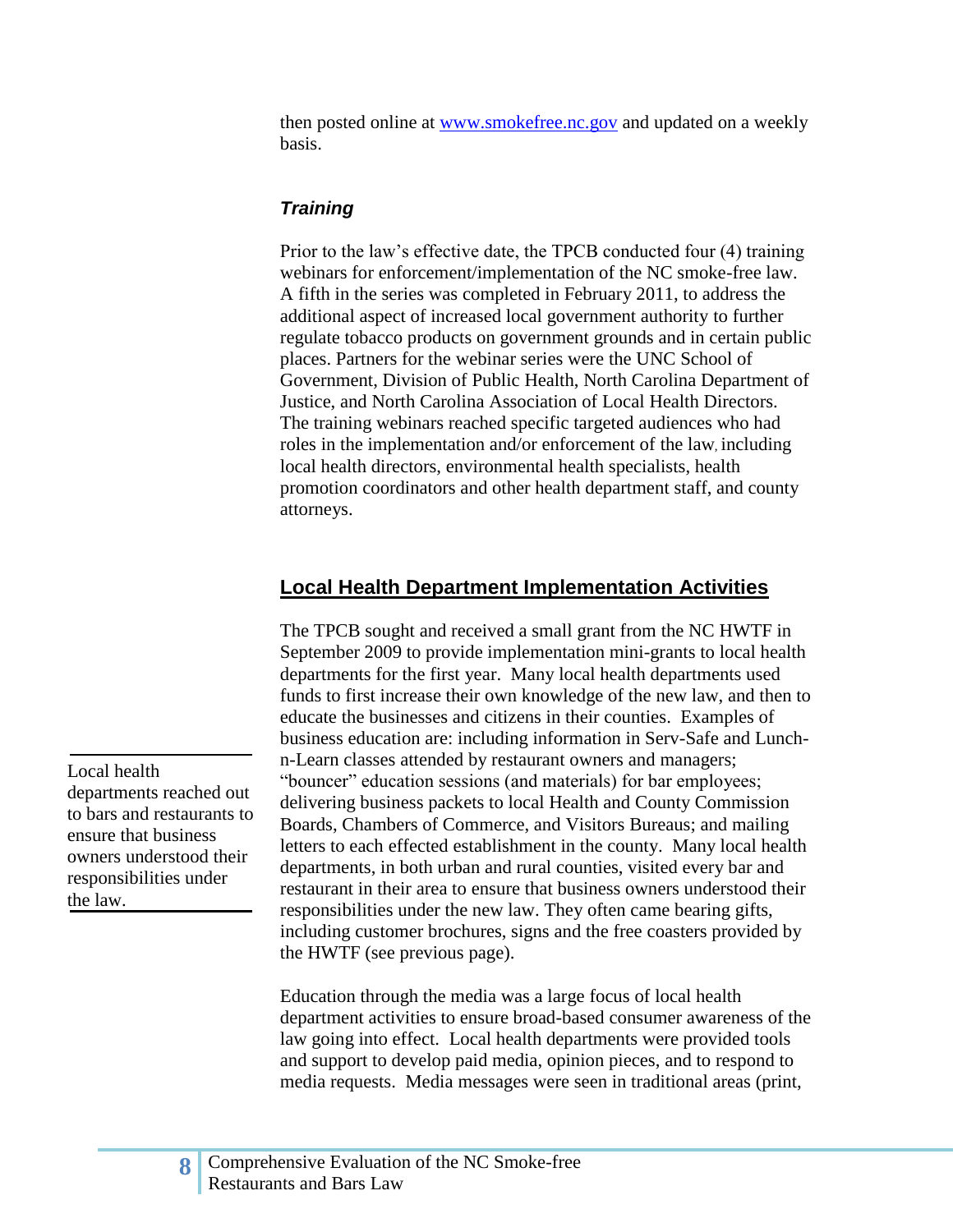TV, and radio), and in non-traditional areas such as mobile billboards, Facebook pages, and theater slides.



Billboard art created by Guilford County Department of Public Health



Beginning January 2, 2010, enjoy smoke-free restaurants, bars, and all government buildings, grounds, and parks in our community.

# **Smoke-free Air in Buncombe County!** Good for health. Good for business.

Billboard art created by Buncombe County Public Health Department



www.smokefree.nc.gov

Billboard art created by Carteret County Health Department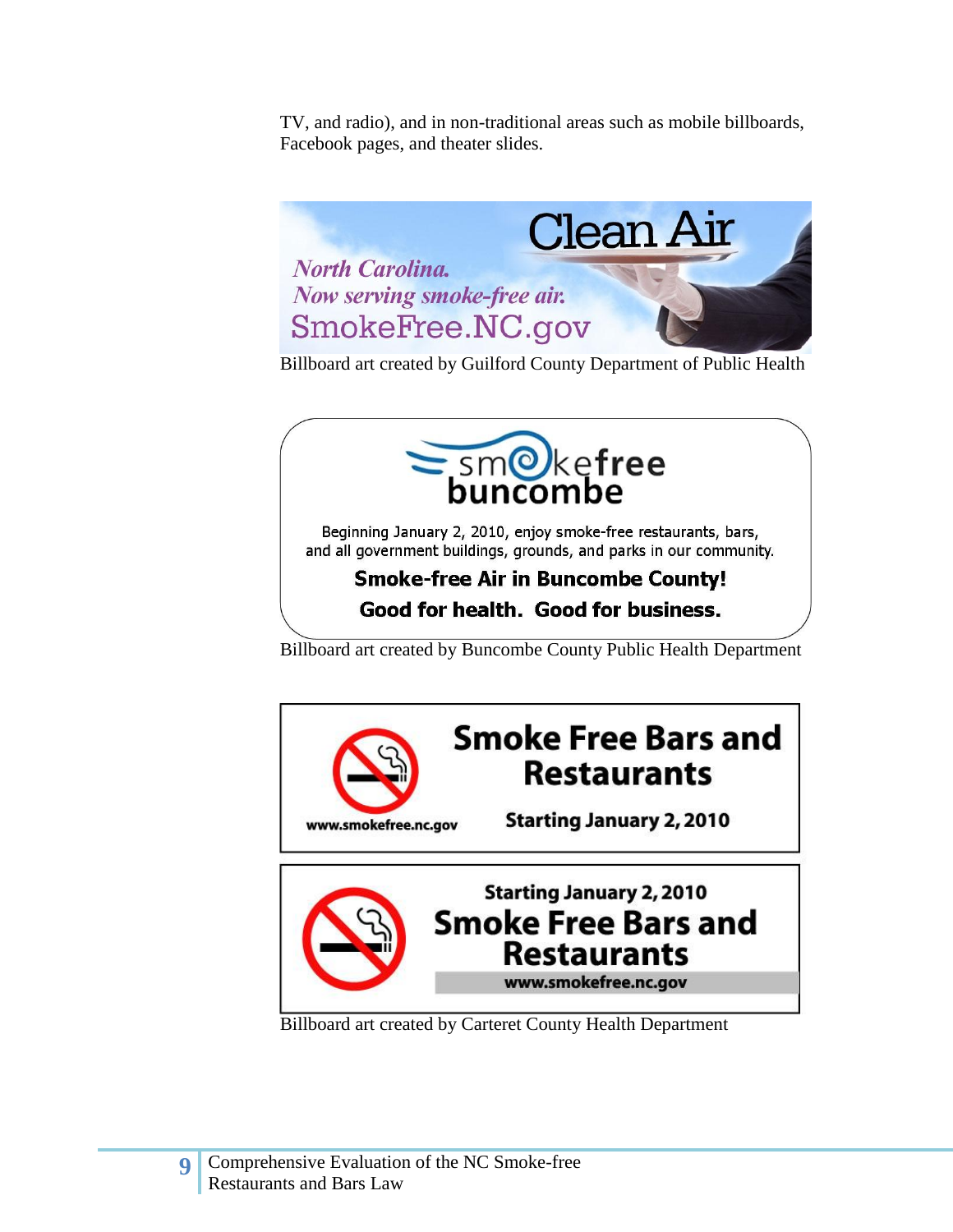#### <span id="page-9-0"></span>**Evaluation of the Smoke-free Restaurants and Bar Law**

Over the years, the TPCB has conducted a thorough evaluation of the NC smoke-free restaurants and bars law. The evaluation team measured compliance with the law, evaluated the indoor air quality before and after the law was implemented, examined the rate of secondhand smoke exposure at work, studied the health impact of the law by looking at the rate of emergency room visits for heart attacks as well as looking at health cost analysis, economic impact, and assessed public support for the law. The results of these evaluation studies, provided below, are aligned with studies conducted by other iurisdictions.<sup>4-18</sup> The results indicate this law has a substantial positive impact on public health.

#### <span id="page-9-1"></span>*Compliance and Enforcement*

The NC Smoke-free Restaurants and Bars Law is being implemented with a high level of compliance and few reported complaints of potential violations. Figure 1 shows the total monthly complaints for businesses with a potential violation of the law and the total number of businesses named in the complaint reported from January 2010 through December 2010. The statewide data show that the number of complaints reported about potential violations has dramatically decreased since January-February 2010, just after the law went into effect. This reduction in the number of complaints reported and potential violations has continued over the years. Even though there was a slight increase in the number of reported complaints and potential violations in early 2011, by the end of 2012, the number of reported complaints and potential violations was reduced to fewer than 10 complaints per month, as shown in Figure 2. The number of reported complaints and potential violations remains fewer than 10 complaints per month in January to November of 2013.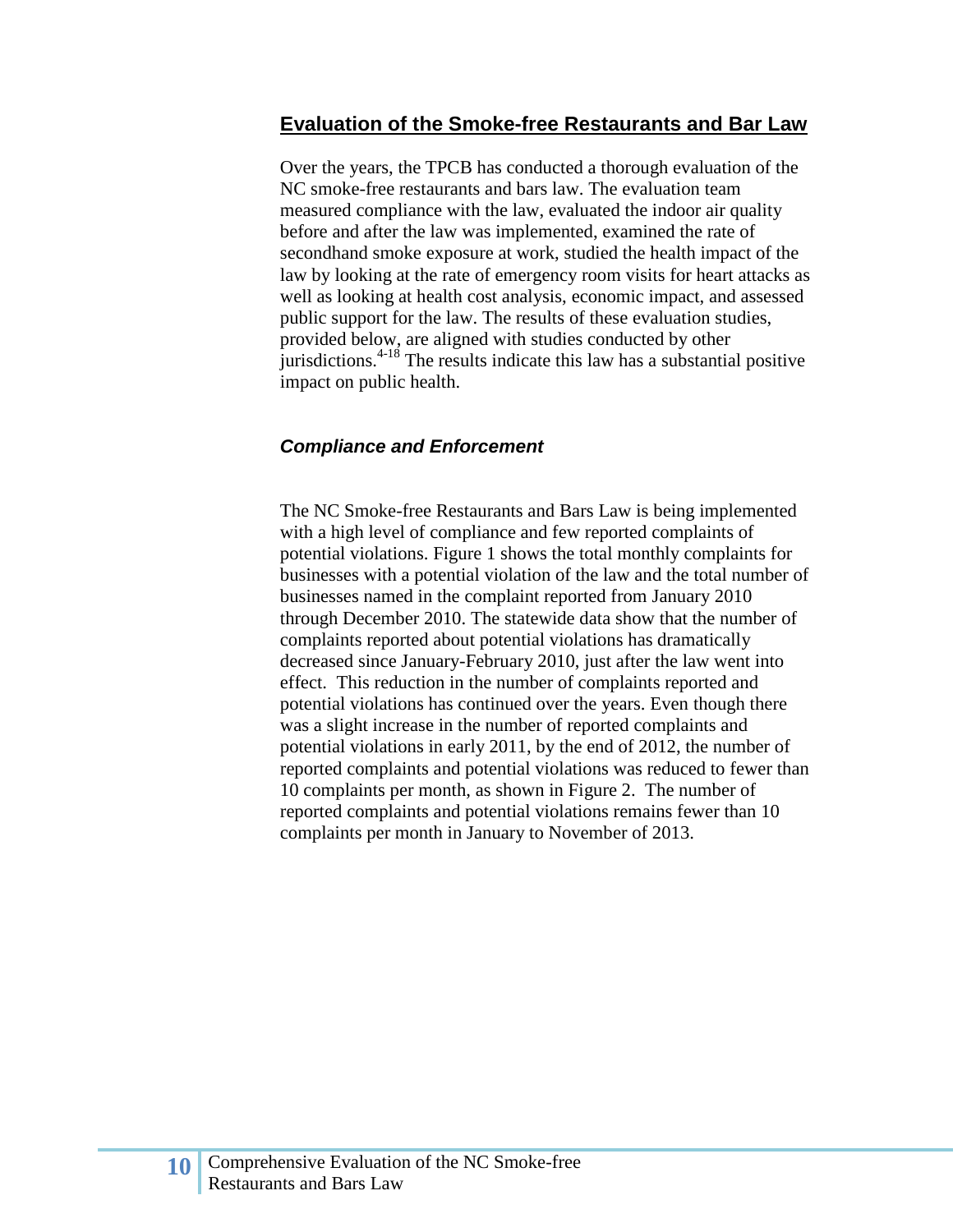#### **Figure 1:**



### **Figure 2:**

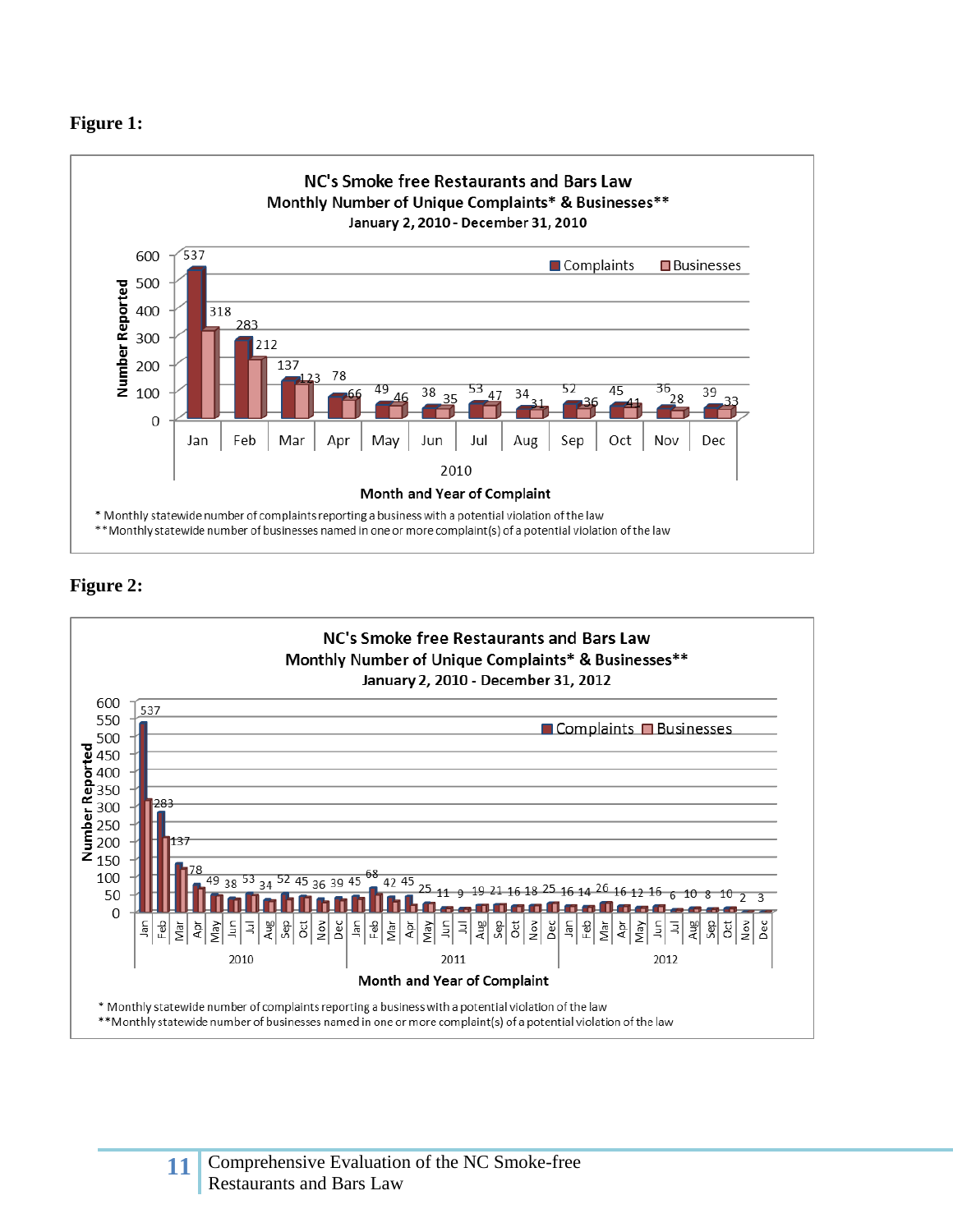## <span id="page-11-0"></span>**Changes in Air Quality Before and After the Law**

Several studies have shown that smoke-free policies such as the NC restaurants and bars law improve air quality and decrease indoor air pollution.17-19 The N.C. Smoke-free Restaurants and Bars law resulted in an 89 percent improvement in air quality inside restaurants and bars, according to study results released by the N.C. Division of Public Health in April 2010 (See Figure 3).



#### **Figure 3:**

The baseline for the air quality study was conducted in six North Carolina counties from 2005 to 2007, when the air in 152 restaurants and bars was tested prior to the smoke-free law's passage. The new data were collected from 78 restaurants and bars from January to March, 2010 in seven North Carolina counties.

Air quality inside N.C. restaurants and bars improved by 89 percent after the law took effect.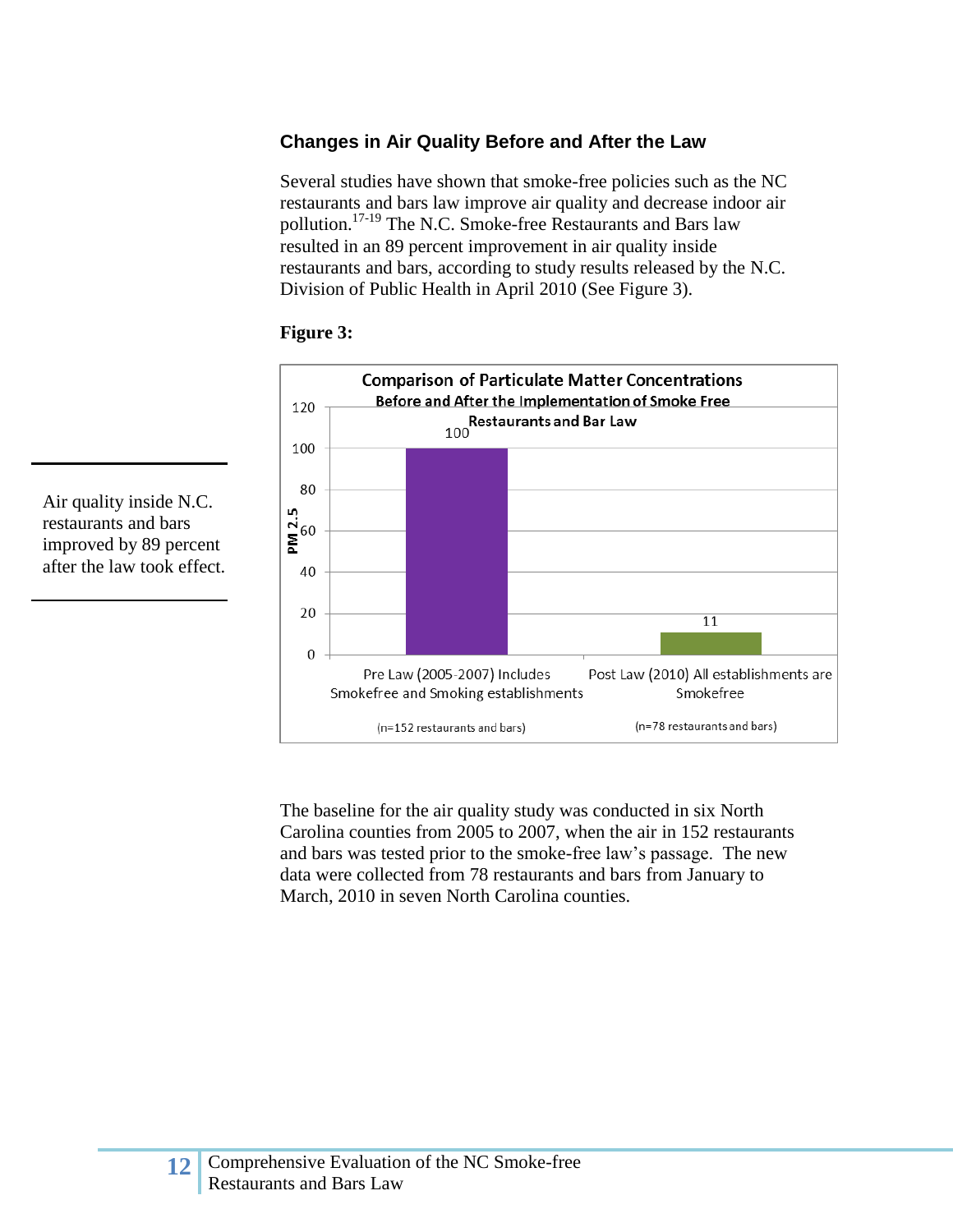There has been a 49 percent drop in N.C. workers reporting exposure to secondhand smoke in the workplace after the law went into effect in 2010.

#### <span id="page-12-0"></span>**Increase in Smoke-free NC Worksites**

Data from the NC Behavioral Risk Factor Surveillance Study (BRFSS) show that NC workers reporting exposure to secondhand smoke at work in the past seven days had been reduced from 14.6 percent in 2008 to 7.8 percent (a 46 percent reduction) in 2010. Due to change in the methodology of BRFSS, 2011 and 2012 data on NC workers reporting exposure to secondhand smoke at work cannot be compared to previous years.<sup>20</sup> The statewide smoke-free restaurants and bars law contributed to this important reduction in secondhand smoke exposure among workers. This is especially important because the workplace is a major source of secondhand smoke exposure for adults.

#### <span id="page-12-1"></span>**Economic Impact of the Smoke-free Law**

A new study published in the scientific journal *Preventing Chronic Disease* finds that North Carolina's smoke-free restaurants and bars law had no adverse economic impact on overall restaurant and bar business in the state. The study showed no impact of the law on restaurant and bar employment or sales. The analysis, which included nine states, used local employment and sales revenue data. This study is the largest of its kind, bringing together all available data from North Carolina and local jurisdictions in the other studied states.<sup>21, 22</sup> The findings are consistent with the results of previous peer-reviewed studies, which have found that smoke-free laws do not have a negative economic impact on the hospitality industry. The study results also echo the personal experiences of North Carolina restaurant and bar owners, who are featured in a related video discussing their experiences operating under the state law. Both the research and the video production were funded by the CDC Foundation.

An addition independent economic analysis was conducted to evaluate the impact of the smoke-free law on restaurant and bar income during the first year after implementation compared to previous ten years. This study found that there was no statistically significant difference in restaurants' and bars' income. In fact, the results found that the law had a positive impact on restaurants' and bars' income. <sup>21 22</sup>

This positive outcome from the smoke-free law is also stated by the North Carolina Restaurant and Lodging Association in a letter sent to the members of the North Carolina General Assembly in October 2012. In the letter, the Association wrote, "the smoking ban has had a positive impact on restaurant sales in North Carolina since its implementation. One operator, for example, reported that his sales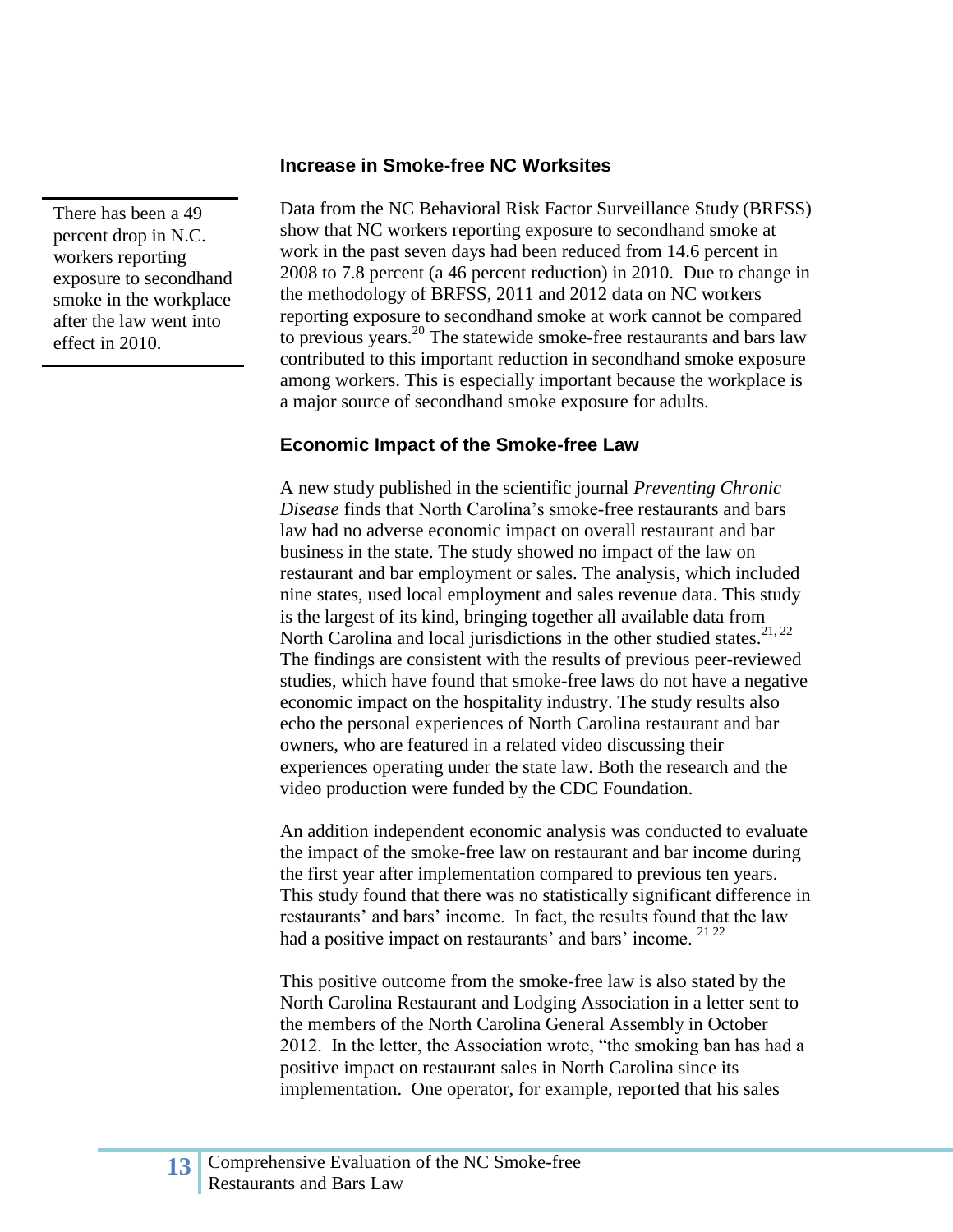went down in the month following the ban's effective date, but bounced back to pre-ban levels the next month and have since grown 25-20 percent over 2009 levels."<sup>23</sup> This suggests that even after three years, the smoke-free law has not hurt economic productivity of the restaurant and bar industry.

#### <span id="page-13-0"></span>**Health Impact of the Smoke-free Law**

Secondhand smoke is a known trigger for other health conditions like asthma, stroke, and chest pain, and is a major risk factor for lung cancer, the state's leading cause of cancer deaths. 1-3, 24 Major studies have shown that smoke-free laws that ban smoking in public places like bars and restaurants help improve the health of workers.<sup>4-6, 12-14, 17</sup> Additional studies conducted in several communities, states, regions, and countries have found that implementing comprehensive smokefree laws that make all workplaces and public places smoke-free are associated with rapid, substantial and sustained reductions in emergency visits for asthma and hospital heart attack admissions. These reductions appear to be more pronounced among nonsmokers than smokers.<sup>8-11, 15-17, 25-28</sup>

In 2009 the Institute of Medicine published a comprehensive review of the existing literature on smoking bans and acute coronary events.<sup>2</sup> After a year of analysis, the panel of 11 experts concluded that the evidence is consistent with a causal relationship between secondhand smoke exposure and heart attacks, and that even brief exposure to secondhand smoke could trigger a heart attack. Two separate reports developed a pooled estimate that heart attack hospitalizations could decrease by 17 percent within one year of a comprehensive smoking ban.<sup>7-8</sup>

A similar analysis conducted in North Carolina found that the average weekly emergency room visits by North Carolinians experiencing heart attacks declined by 21 percent during the first year after the Smoke-Free Restaurants and Bars Law was implemented in January  $2010^{27}$  From 2010 to 2012, the number of total emergency room visits with a first-listed diagnosis of heart attack has decreased.

A team of researchers from the Division of Public Health and the University of North Carolina Department of Emergency Medicine used statewide emergency department data from the North Carolina Disease Event Tracking and Epidemiologic Collection Tool (NC DETECT) to examine rates of heart attack emergency room visits before the law in 2008 and 2009 compared to rates after the law took effect in 2010.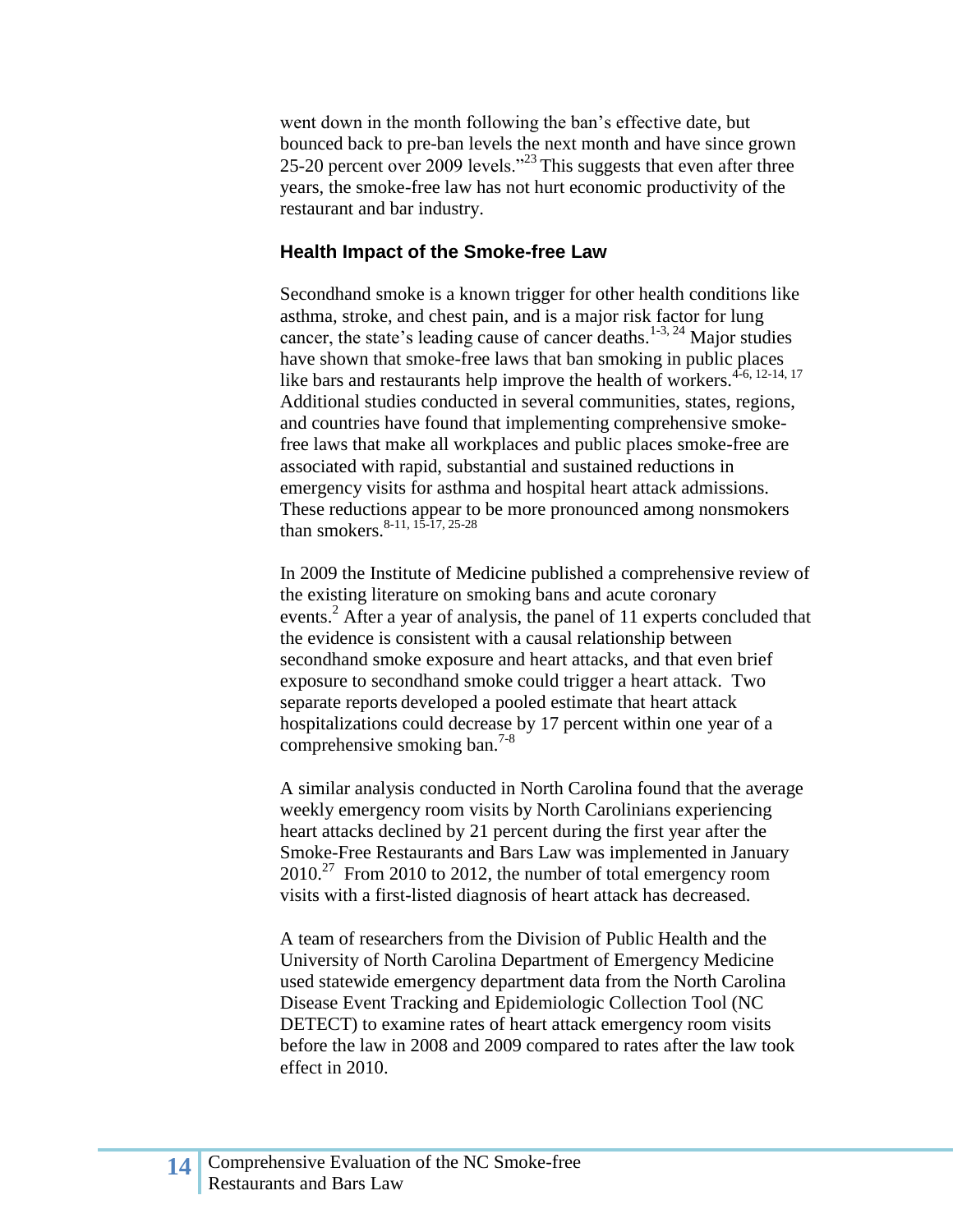The decline in heart attacks in North Carolina in 2010 represents an estimated \$3.3 to \$4.8 million in annual health care cost savings.<sup>28</sup>

For the full report, go to: [http://tobaccopreventionandcontrol.ncdhhs.gov/smokefreenc/docs/TPC](http://tobaccopreventionandcontrol.ncdhhs.gov/smokefreenc/docs/TPCB-2011SFNCReport-SHD.pdf) [B-2011SFNCReport-SHD.pdf](http://tobaccopreventionandcontrol.ncdhhs.gov/smokefreenc/docs/TPCB-2011SFNCReport-SHD.pdf)

Secondhand tobacco smoke is also a well-documented environmental trigger for the developing asthma symptoms among adults and children in the United States. Eliminating secondhand smoke exposure decreases asthma severity, emergency department (ED) visits, and hospitalizations among nonsmoking adults with asthma.<sup>9</sup> After a smoke-free law went into place in Lexington KY, a University of Kentucky research study reported a 22 percent decline in emergency department visits for asthma in the 32 months following implementation. The decline was greater for adults than children (24 percent vs. 18 percent).<sup>10</sup>

North Carolina Division of Public Health completed a similar study using statewide emergency department data from the North Carolina Disease Event Tracking and Epidemiologic Collection Tool (NC DETECT). North Carolina Division of Public Health saw that after controlling for outdoor environmental factors such as air quality, temperature, allergic rhinitis (seasonal allergies), and seasonal patterns of asthma, the risk of having an emergency visit for asthma decreased by seven percent when emergency department visit rates were compared before the law in 2008 and 2009 to after the law took into effect in 2010 and 2011. Contrary to the study done in Lexington KY, North Carolina study saw a greater decline for children (under 18) than adults (7 percent vs. 4 percent). North Carolina study also found that the risk of having an emergency visit for asthma decreased largely among urban counties than rural counties (11 percent vs. 4 percent).

These add to a growing number of studies documenting the health benefits of smoke-free legislation across the nation and the world.

### **Health Cost Savings**

In March 2011, the North Carolina Health and Wellness Trust Fund (HWTF) released its first benefit-cost analysis (BCA) for HWTF programs. The report was conducted by Chenoweth and Associates, Inc., an independent evaluator specializing in health econometrics. In the report, Chenoweth and Associates documented the calculations for the benefit-cost for the NC Smoke-free Restaurants and Bars law. *This BCA was included solely for informational purposes and are not attributed to HWTF's tobacco cessation efforts.*<sup>29</sup>

N.C. Restaurants and Bars are estimated to save **nearly \$4.7 million per year in avoidable medical care costs for hospitality workers**.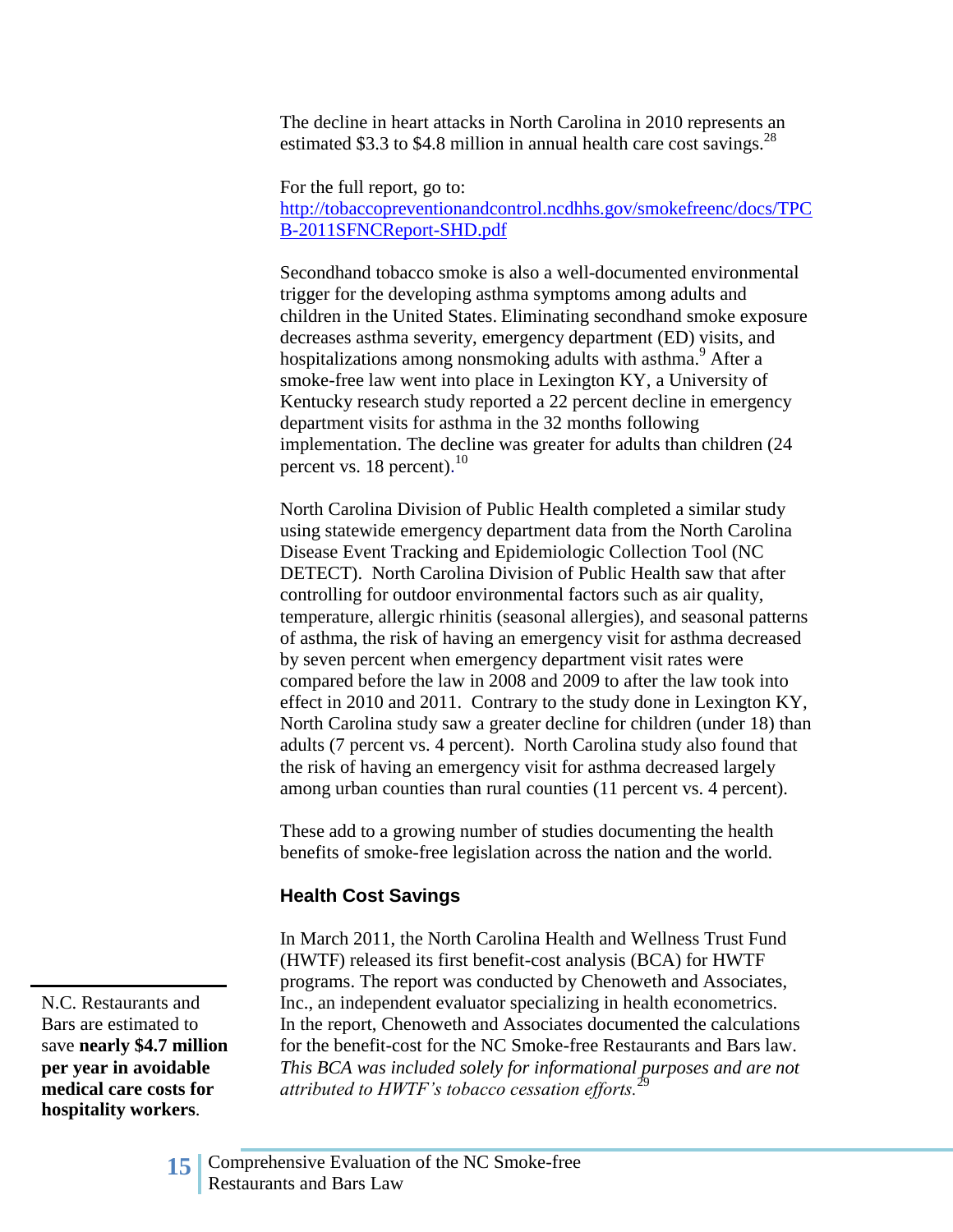Based on the benefit-cost computation, it is estimated that eliminating smoking in North Carolina's restaurants and bars will save nearly \$4.7 million per year in avoidable medical care costs for hospitality workers.<sup>29</sup>

#### <span id="page-15-0"></span>**Quitting Smoking**

QuitlineNC is an evidence-based telephone tobacco dependency treatment program at 1-800-Quit-Now (1-800-784-8669). This service is confidential and available to all North Carolina tobacco users. Most smokers want to quit. Sixty percent of NC smokers made a serious but failed attempt to quit in  $2009$ .<sup>30</sup> "These smokers need a supportive environment and help to quit smoking" according to Sally Herndon, head of the Tobacco Prevention and Control Branch in the NC Division of Public Health (DPH).

QuitlineNC had its highest call volume at that time in 2010, following implementation of the smoke-free restaurants and bars law. QuitlineNC heard from 9,840 callers in 2010, compared with 5,685 callers in 2009, according to data released by the N.C. DPH.

Other factors besides the law contributed to the increase in calls, such as a State Health Plan program to provide nicotine replacement therapy to members who use QuitlineNC and promotion of QuitlineNC through media placements.

"These numbers show that QuitlineNC is a great investment in North Carolina's health," stated then State Health Director Dr. Jeff Engel. "Evidence shows us that smokers who get counseling are more likely to be successful in quitting. The smoke-free restaurants and bars law is another incentive for smokers to go ahead and make that quit attempt."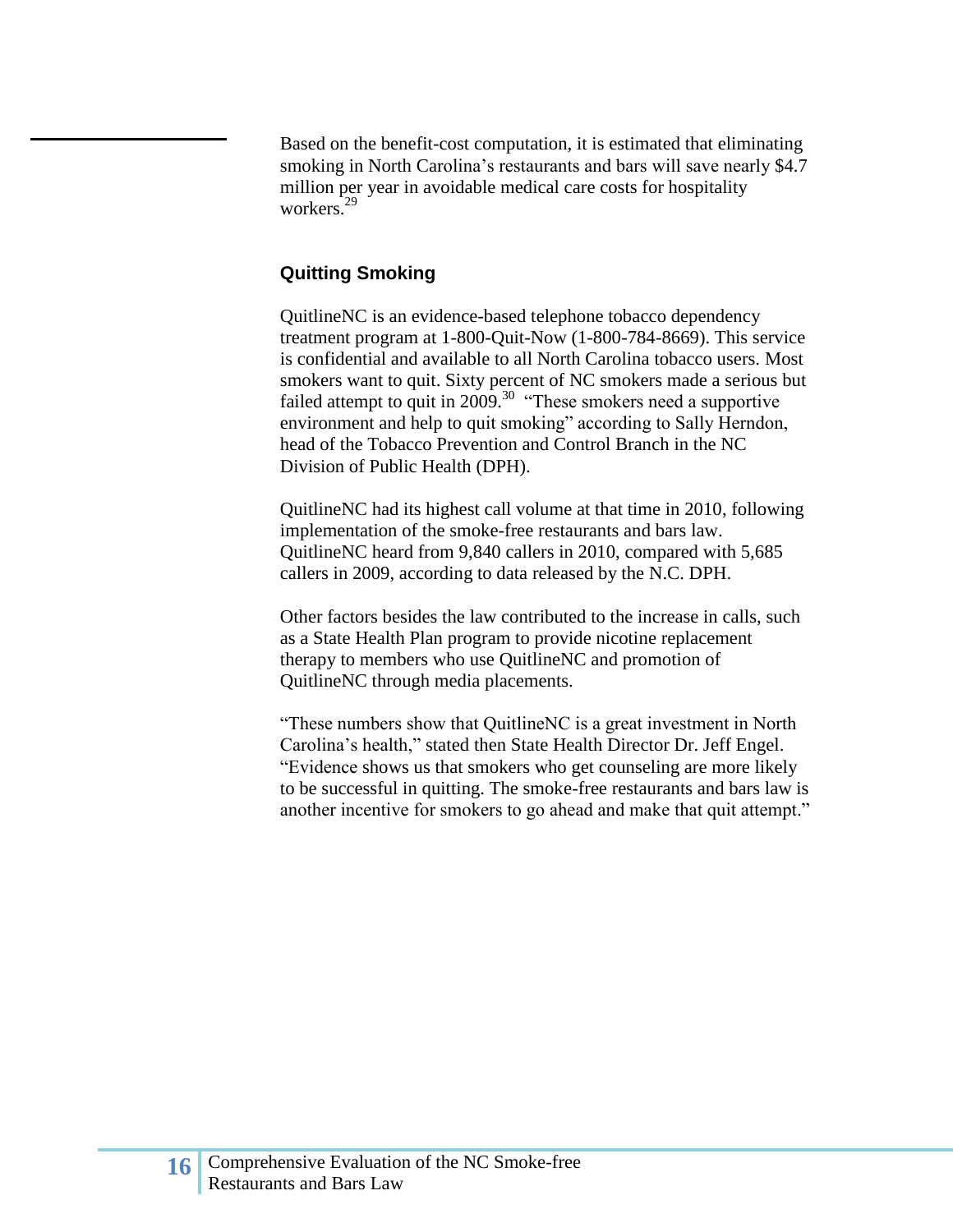#### <span id="page-16-0"></span>**Support for NC's Smoke-free Air Law**

According to a July 2010 report released by the University of North Carolina at Chapel Hill's Gillings School of Global Public Health, Department of Biostatistics, the majority of adult North Carolinians (72 percent) support the restaurant and bar smoke-free law. Supporters in the survey were more likely to be nonsmokers, though some smokers also stated that they were in favor of the ban.<sup>31</sup> About 39 percent of the respondents said they dine out more since the smoking ban went into effect, while only 11 percent said they eat out less. $32$ Additionally, in 2012 an independent study by Public Opinion Strategies found that North Carolinians are even more supportive of the law with 74 percent respondents supporting the law in 2011 and 83 percent respondents supporting the law in  $2012$ .<sup>31</sup>

The public support for this law was also noted in many daily newspapers published editorials touting the anniversaries of smokefree law. These editorials expressed community support for the law. Below are excerpts from the newspaper editorials across the state.

- "Has it really only been one year since the start of North Carolina's ban on smoking in restaurants? The clean air has been so refreshing that it seems like much longer." *Winston-Salem Journal* 12-31-10
- "Legislators should pay close attention to the improvements in air quality the new law has brought, and extend coverage of the existing law to nonprofit clubs not covered by the law." *Charlotte Observer* 1-3-11
- "It's been a good year to breathe in North Carolina." *Winston-Salem Journal* 12-31-10
- $\bullet$  " $\cdot$ "A' to the indoor smoking ban for restaurants and bars actually working and people responding well to it." *Asheville Citizen-Times* 1-4-11
- "It's been a pleasant two years for those among us who like to eat out or visit a tavern, but don't care for the smell and taste of cigarette smoke." *High Point Enterprise* 1-18-12
- "The line is pretty clear. Patrons of restaurants and bars shouldn't be forced to take their order with a side of secondhand smoke." *Wilmington Star-News* 3-22-12
- After all the fussing and fuming over a state law that bans  $\bullet$ smoking in bars and restaurants, the evidence about the law's real effect is in. It's great news: The ban is saving lives. *Fayetteville Observer*, 11-20-11

The majority of adult North Carolinians (83 percent) support the smoke-free restaurants and bars law.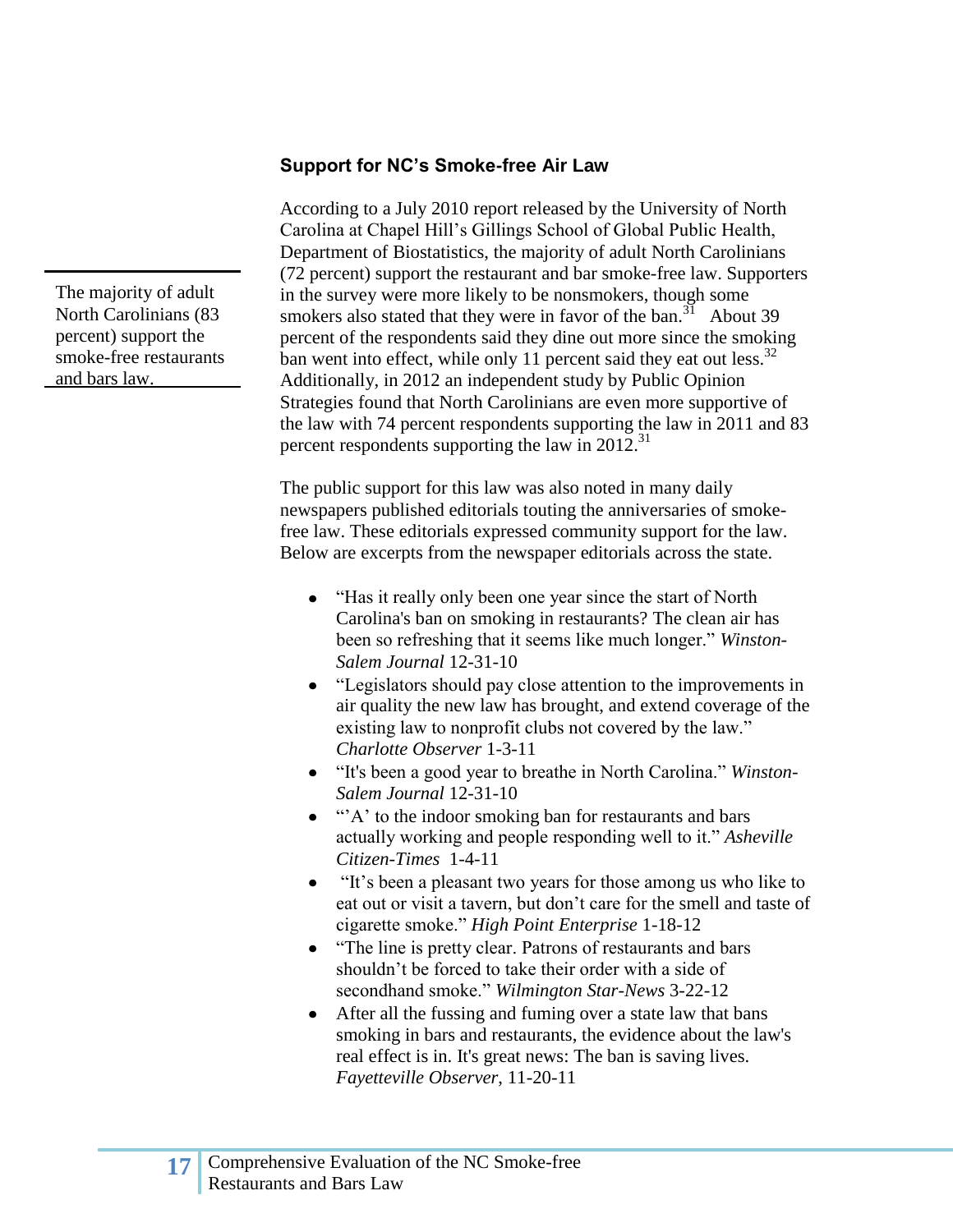The support for the law does not only come from the public, the hospitality industry is also very supportive of maintaining the smokefree law. The North Carolina Restaurant and Lodging Association stated in October 2012, "As a whole, our industry has been very pleased with the impacts of the General Assembly's statewide smoking ban, both in terms of its effect on restaurant revenue as well as the fairness with which the law has been applied. The hospitality industry has been very pleased with the level playing field created by the law."<sup>23</sup> The North Carolina Restaurant and Lodging Association represents 17,000 restaurants (401,700 employees, roughly 10 percent of the state's workforce) that operate within North Carolina.

#### <span id="page-17-0"></span>**Major Conclusions**

North Carolina's smoke-free restaurants and bars law is being successfully implemented based on the complaint system data and the support of local health departments.

The indoor air quality in the state's restaurants and bars has significantly improved, making the air inside healthier to breathe.

The average weekly emergency room visits by North Carolinians experiencing heart attacks declined by 21 percent between 2010-2011.

The relative risk of visiting an emergency room for asthma by North Carolinians decreased by 7 percent between 2010-2011 when compared to the risk in 2008-2009.

While the implementation of this law reduced worker exposure to secondhand smoke significantly, there is more work to be done; since 8.4 percent of North Carolinians reported they were still exposed to the serious health risks of secondhand smoke in their workplaces on a weekly basis in 2011.

The law is a major public health accomplishment and will significantly reduce tobacco-related diseases and deaths in the state.

There is very strong public support for the law.

There is no negative economic impact of the law.

The N.C. Restaurant and Lodging Association reports that "this ban has had an overall positive effect on restaurants and hotels in North Carolina, and it has been very well received by the public."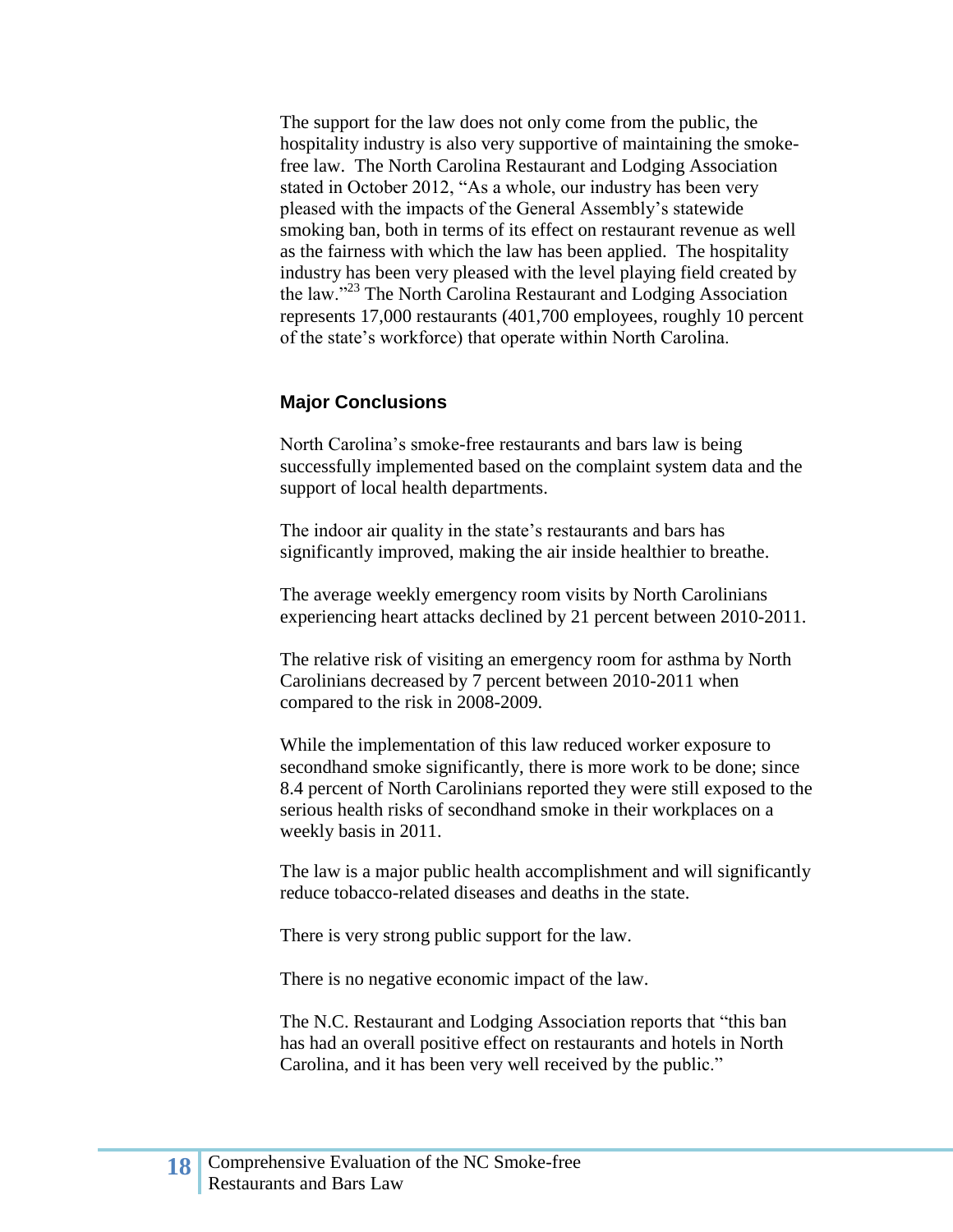## <span id="page-18-0"></span>**Citations**

- 1. U.S. Department of Health and Human Services. *The Health Consequences of Involuntary Exposure to Tobacco Smoke: A Report of the Surgeon General*. U.S. Department of Health and Human Services, Centers for Disease Control and Prevention, National Center for Chronic Disease Prevention and Health Promotion, Office on Smoking and Health, 2006.
- 2. Committee on Secondhand Smoke Exposure and Acute Coronary Events, Board on Population Health and Public Health Practice, Institute Of Medicine. *Secondhand Smoke Exposure and Cardiovascular Effects.* Washington DC: The National Academies Press; 2009.
- 3. U.S. Department of Health and Human Services**.** *A Report of the Surgeon General: How Tobacco Smoke Causes Disease: The Biology and Behavioral Basis for Smoking-Attributable Disease***,**  Department of Health and Human Services, Centers for Disease Control and Prevention, National Center for Chronic Disease Prevention and Health Promotion, Office on Smoking and Health, 2010.
- 4. Menzies D, Nair A, Williamson PA, Schembri S, Al-Khairalla MZH, Barnes M, et al. *Respiratory Symptoms, Pulmonary Function, and Markers of Inflammation Among Bar Workers Before and After a Legislative Ban on Smoking in Public Places.* Journal of the American Medical Association 2006; 296 (14):1742–8.
- 5. Goodman P, Agnew M, McCaffrey M, Paul G, Clancy L. *Effects of the Irish Smoking Ban on Respiratory Health of Bar Workers and Air Quality in Dublin Pubs.* American Journal of Respiratory and Critical Care Medicine 2007; 175(8):840–5.
- 6. Eisner MD, Smith AK, Blanc PD. *Bartenders' Respiratory Health After Establishment of Smoke-Free Bars and Taverns*. Journal of the American Medical Association 1998; 280(22):1909–14.
- 7. Institute of Medicine*. [Secondhand Smoke Exposure and Cardiovascular Effects: Making Sense of the](http://books.nap.edu/catalog.php?record_id=12649)  [Evidence](http://books.nap.edu/catalog.php?record_id=12649)*. Washington: National Academies Press, 2009.
- 8. Lightwood, J.M. & Glantz, S. *Declines in Acute Myocardial Infarction After Smoke-Free Laws and Individual Risk Attributable to Secondhand Smoke.* Circulation. 2009;120:1373-1379.
- 9. Meyers, D.G., Neuberger, J.S., and He, J. *Cardiovascular Effect of Bans on Smoking in Public Places: A Systematic Review and Meta-Analysis,* Journal of the American College of Cardiology. 2009;54:1249-1255.
- 10. Eisner MD, Yelin EH, Henke J, Shiboski SC, Blanc PD. *Environmental tobacco smoke and adult asthma: the impact of changing exposure status on health outcomes*.Am J Respir Crit Care Med 1998;158:170-5.
- 11. Mary Kay Rayens, PhD, Patricia V. Burkhart, PhD, RN, Mei Zhang, MPH, RN, Seongjik Lee, EdS, Debra K. Moser, DNSc, RN, David Mannino, MD, and Ellen J. Hahn, DNS, RN, *Reduction in asthma-related emergency department visits after implementation of a smoke-free law.* The Journal of Allergy and Clinical Immunology. 2008; 122(3): 537-41.
- 12. Travers, M.J., Cummings, K.M., Hyland, A., Repace, J., Babb,S., Pechacek, T., Caraballo, R. *Indoor air quality in hospitality venues before and after implementation of a clean indoor law – Western New York, 2003.* Morbidity and Mortality Weekly Report, 2004; 53(44): 1038-41
- 13. Lee, Kiyoung, Hagn, Ellen, Riker, Carol, Head, Sara, Seithers, Peggy. *Immediate Impact of Smokefree Laws on Indoor Air Quality*. Southern Medical Journal*,* 2007; 100 (9): 885-889.
- 14. Connolly, Gregory, Carpenter, Carrie, Travers, M, Cummings, M, Hyland, A, Mulcahy, M, Clancy, L. *How smoke-free laws improve air quality: A global study of Irish pubs.* Nicotine Tob Res, 2009; 11(6): 600-605.
- 15. Khuderm S, A., Milz, S., Jordan, T., Price, J., Silvertri, K., Butler, P. *The impact of a smoking ban on hospital admissions for coronary heart disease.* Prev. Med, 2007 doi:10.1016/j.ypmed.2007.03.011
- 16. Chilmonczyk, B., Salmun, L., Megathlin, K., Neveux, L., Palomaki, G., Knight, G., Pulkkinen, A., Haddow, J. *Association between Exposure to Environmental Tobacco Smoke and Exacerbations of Asthma in Children.* N Engl J Med, 1993; 328: 1665-1669.
- 17. Centers for Disease Control and Prevention. *Indoor Air Quality in Hospitality Venues Before and After Implementation of a Clean Indoor Air Law – Western New York, 2003.* Morbidity and Mortality Weekly Report, 2004; 53 (44):1038-41.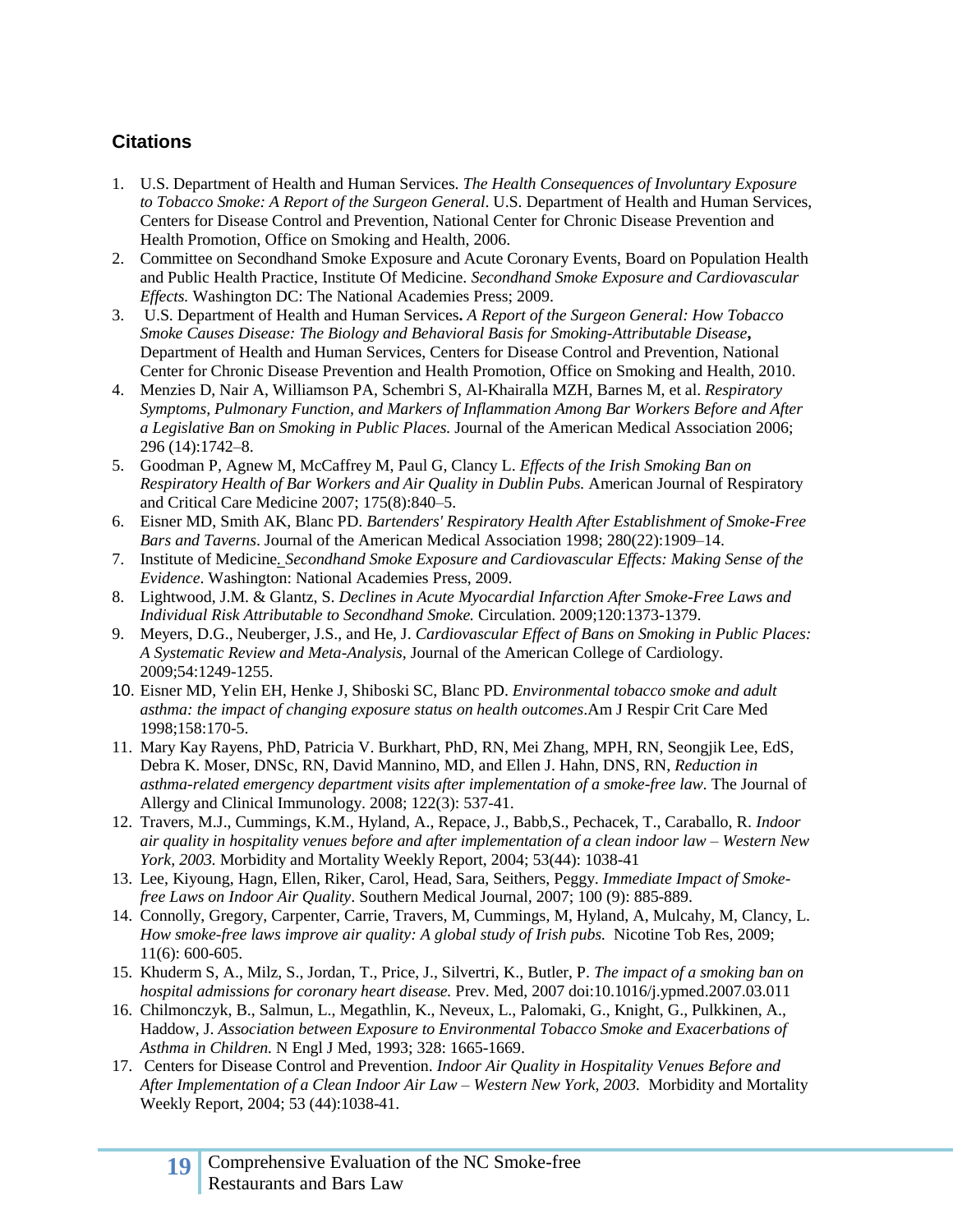- 18. Goodman P, Agnew M, McCaffrey M, Paul G, Clancy L. *Effects of the Irish Smoking Ban on Respiratory Health of Bar Workers and Air Quality in Dublin Pubs.* American Journal of Respiratory and Critical Care Medicine 2007; 175 (8):840-45.
- 19. Semple S, Creely KS, Naji A, Miller BG, Ayers JG. *Secondhand Smoke Levels in Scottish Pubs: The Effect of Smoke-Free Legislation.* Tobacco Control 2007; 16:127-32.
- 20. North Carolina Department of Health and Human Services, Division of Public Health, State Center for Health Statistics, *North Carolina Behavioral Risk Factor Surveillance System* (NC BRFSS), 2011. <http://www.schs.state.nc.us/schs/brfss/>.
- 21. Schiro, S. *Evaluation of the impact of non-smoking legislation on gross collections of NC bars and restaurants: comparison of pre and post – implementation of legislation: An update one-year postimplementation.* NC Alliance for Health, 2012.
- 22. Loomis, B, Shafer, P, Hasselt, M. *The Economic Impact of Smoke-Free Laws on Restaurants and Bars in 9 States. Pr*eventing Chronic Disease 2013; 10. <http://www.cdc.gov/pcd/issues/2013/12\_0327.htm>.
- 23. The North Carolina Restaurant and Lodging Association. Letter to Members of the North Carolina General Assembly. 5 Oct. 2012.
- 24. U.S. Environmental Protection Agency (EPA). *Respiratory Health Effects of Passive Smoking.* U.S. Environmental Protection Agency, Office of Research and Development, and Office of Air and Radiation, 1993.
- 25. Mackay, D., Haw, S., Ayres, J., Fischbacher, C., Pell, J. *Smoke-free Legislation and Hospitalizations for Childhood Asthma.* N Engl J Med, 2010; 363(12): 1139-1145.
- 26. Herman, P., Walsh, M. *Hospital Admissions for Acute Myocardial Infarction, Angina, Stroke, and Asthma After Implementation of Arizona's Comprehensive Statewide Smoking Ban.* American Journal of Public Health, 2011; 101(3): 491-496.
- 27. Tan, C., Glantz, S. *Association between Smoke-Free Legislation and Hospitalizations for Cardiac, Cerebrovascular, and Respiratory Diseases: A Meta-Analysis.* Circulation: Journal of the American Heart Association, 2012; 126: 2177-2183.
- 28. N.C. Department of Health and Human Services. *The North Carolina Smoke Free Restaurants and Bars Law and Emergency Department Admissions for Acute Myocardial Infarction: A Report to the North Carolina State Health Director*. N.C. Department of Health and Human Services, Division of Public Health, Chronic Disease and Injury Prevention Section, Tobacco Prevention and Control Branch, 2011.
- 29. "Smoke-Free Bars and Restaurants [House Bill 2]". *Benefit-Cost Analyses: North Carolina Health and Wellness Trust Fund.* Chenoweth and Associates, Inc., 8 Feb. 2011. Web. 13 Mar. 2013. <http://www.healthwellnc.com/PageCopyUploads/Documents/HWTF-CostBenefitAnalyses.pdf>.
- 30. North Carolina Department of Health and Human Services, Division of Public Health, State Center for Health Statistics, *North Carolina Behavioral Risk Factor Surveillance System* (NC BRFSS), 2011. <http://www.schs.state.nc.us/schs/brfss/>.
- 31. Bolger, G. *North Carolina Statewide Survey – Key Findings Memo*. Public Opinion Strategies, 9 Feb. 2012.Web. 20 Dec. 2012. <http://www.ncallianceforhealth.org/Media/Tobacco/NC%20SW%20Smoke%20Free%20Law%20Ke y%20Findings%20Memo%20Final.pdf>.
- 32. University of North Carolina-Chapel Hill, Department of Biostatistics, Survey Research Unit. *N.C. smoke-free policies supported by large majority, poll confirms.*20 Jul 2010. Web. 13 Mar. 2013. <http://www.sph.unc.edu/biostatistics\_news/n.c.\_smokefree\_policies\_supported\_by\_large\_majority\_poll\_confirms\_15465\_8289.html>.